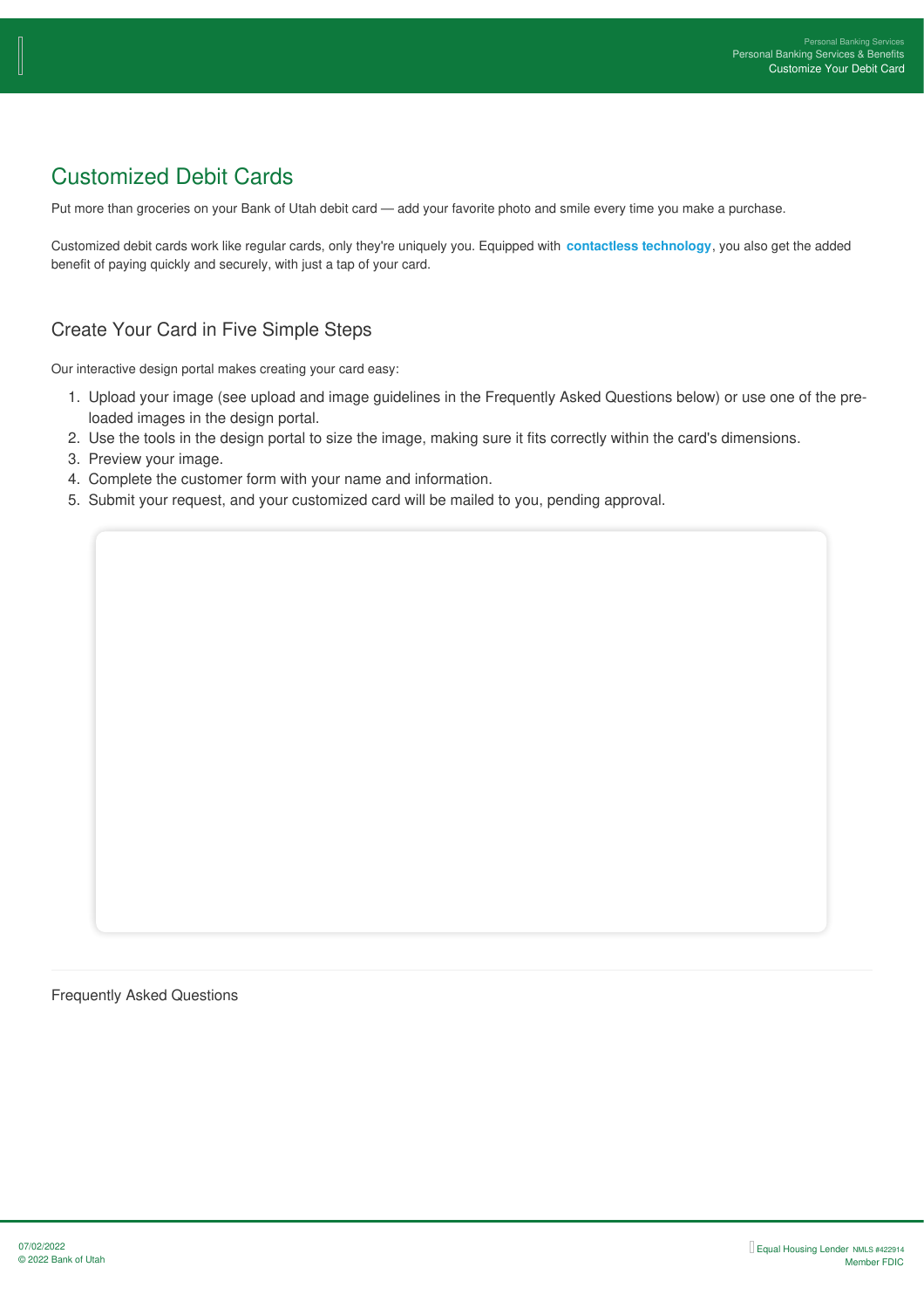### **Are There Specific Guidelines I Should Follow When Uploading an Image?**

Yes, you can make sure you have a successful upload by reviewing the following:

- Image files can be in either JPEG (.jpg, .jpeg) or Bitmap (.bmp) formats.
- The maximum file size is 3 megabytes (MB).
- The minimum file size is 50 kilobytes (KB).
- Images must be at least 640 x 480 pixels. For best results, use larger images with higher resolutions. Small pictures will reproduce poorly.
- On a typical 56K modem, each megabyte will take about three minutes to upload. This is approximate and depends on your connection speed. If your image is slow to upload, please talk to your internet service provider for help.

### **Are There Any Image Restrictions?**

Yes, take care to use appropriate photos by reviewing the following examples of prohibited images (in the foreground or background of the photos), and remember, **Bank of Utah reserves the right to determine whether a submitted image will be used** :

- Images that could be perceived as violent, including hatred or cruelty to humans or animals, profanity or obscenities
- People conducting or involving themselves in criminal or illegal activities, including gambling
- Images/content demonstrating the views of anti-social, political or religious groups
- Libelous, defamatory, sexually explicit or other content we deem offensive, including discrimination, "hate speech" or socially unacceptable groups (gangs)
- Material that could infringe on the copyright or trademark rights of another party, including branded products, abbreviations, acronyms, logos or related symbols
- Any references to the Olympic Games or events
- Commercial solicitation or promotional material
- Celebrities, such as actors, musicians, athletes or cartoons (exceptions to this prohibition include permission-based photos of you, your family members or friends photographed with a famous person)
- Use of addresses, phone numbers, personalized identification numbers and URL addresses
- Provocative, derogatory or of a sexual content
- Naked or semi-naked images of adults or children
- Racial/prejudicial or discriminatory subject matter
- All images must have the consent of the owner, including those downloaded from the internet

Please note: If you submit, or repeatedly submit, images that do not follow our guidelines, Bank of Utah reserves the right to *exclude you from future use of this service.*

#### **If I Already Have a Bank of Utah Debit Card, Will It Be Replaced by My Customized Card?**

Yes, once you receive your new customized debit card in the mail and you activate it, your original card will be deactivated. You'll notice both cards have the same card number, but the expiration date and the 3-digit security code (CVV) will be different. If you use your card for recurring payments, be sure to update your card information with those merchants. You can update your payment information for many of your digital subscriptions, all at the same time and in the same place, with **CardSwap**, a feature found in Bank of Utah's online and mobile banking.

You may choose to keep your existing PIN or choose a new one upon activating your customized debit card.

## **What if the Image I Submit Isn't Accepted?**

Bank of Utah will notify you if there's a problem your image, then you'll have the opportunity to submit another photo. Please review the image guidelines prior to submitting an image; the bank reserves the right to exclude you from this service if you submit, or repeatedly submit, images that do not follow the guidelines.

#### **Is There a Fee Associated with Designing a Debit Card?**

No, card design is free for Bank of Utah customers.